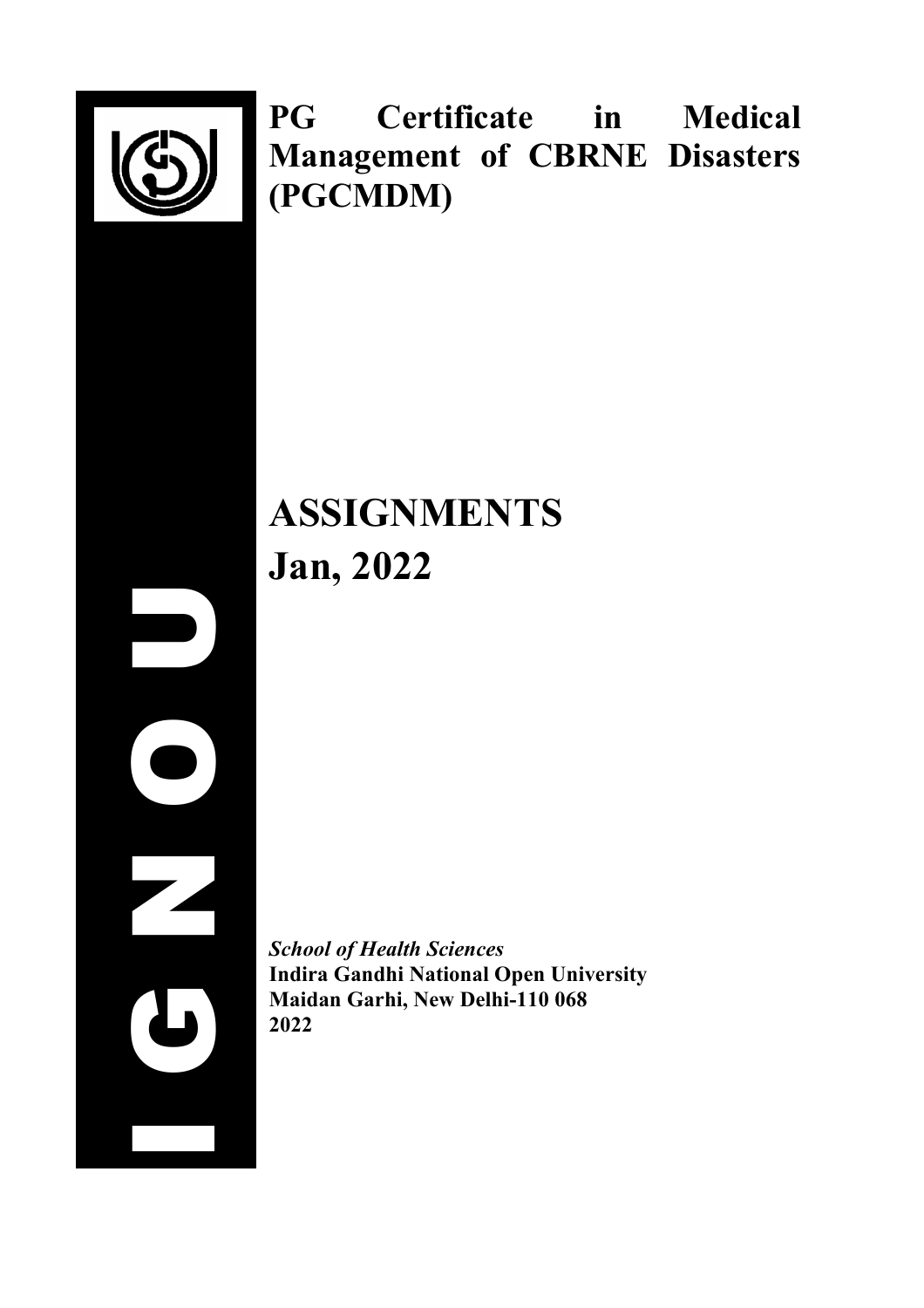#### Dear Student,

There is one assignment for MME 011, which is compulsory for the successful completion of the programme. Please note that the assignment carries a weightage of 30% marks towards the final evaluation in theory component and *submission of the assignments is a prerequisite* for appearing in theory term-end examination for respective papers. A minimum of 50% marks per assignment is required for successful completion of the Programme. The subject area of assignments and its last date of submission are mentioned below:

| Last date of submission of<br>assignment | Course code    | <b>Block</b> | <b>Max marks</b> |
|------------------------------------------|----------------|--------------|------------------|
| 31 <sup>st</sup> May 2022                | <b>MME 011</b> | 1,2,3,4      | 30               |

Please take note of the following points before writing your assignments:

- Use only foolscap size paper for writing your responses. Only handwritten assignments will be accepted. Typed or printed copies of assignments will not be accepted.
- Tie the pages after numbering them carefully.
- Write the question number with each answer.
- *All the questions are compulsory.*

#### **Suggestions for writing an assignment:**

Read the assignments carefully. Go through the units on which the answers are based. Draw a rough outline of your answer. Make a logical order. Then write your answer neatly and submit. Give illustrations and tables wherever necessary. Do not copy the answers from the Blocks.

Answer assignment in sheets. On the first page of the assignment response sheet, write the course code, course title, assignment code, name of your programme study centre and date of submission. Your Roll No., Name and Full address should be mentioned in the top right corner of the first page. The first page of your response sheet should look like the format given.

| Course Code     | Roll No.           |
|-----------------|--------------------|
| Course Title    | Name               |
| Assignment Code | Address            |
| <b>PSC</b>      | Date of Submission |

Please **submit the assignments (answer sheets) to your Study Centre Coordinator/Programme In-charge only.** You may keep a xerox copy of the answer sheets for future reference. If any problem regarding the writing and submission of the assignments please contact to:

*Prof. Ruchika Kuba Programme Coordinator PG Certificate in Medical Management of CBRNE disasters (PDCMDM) School of Health Sciences IGNOU, Maidan Garhi New Delhi-110068 Email: rkuba@ignou.ac.in*